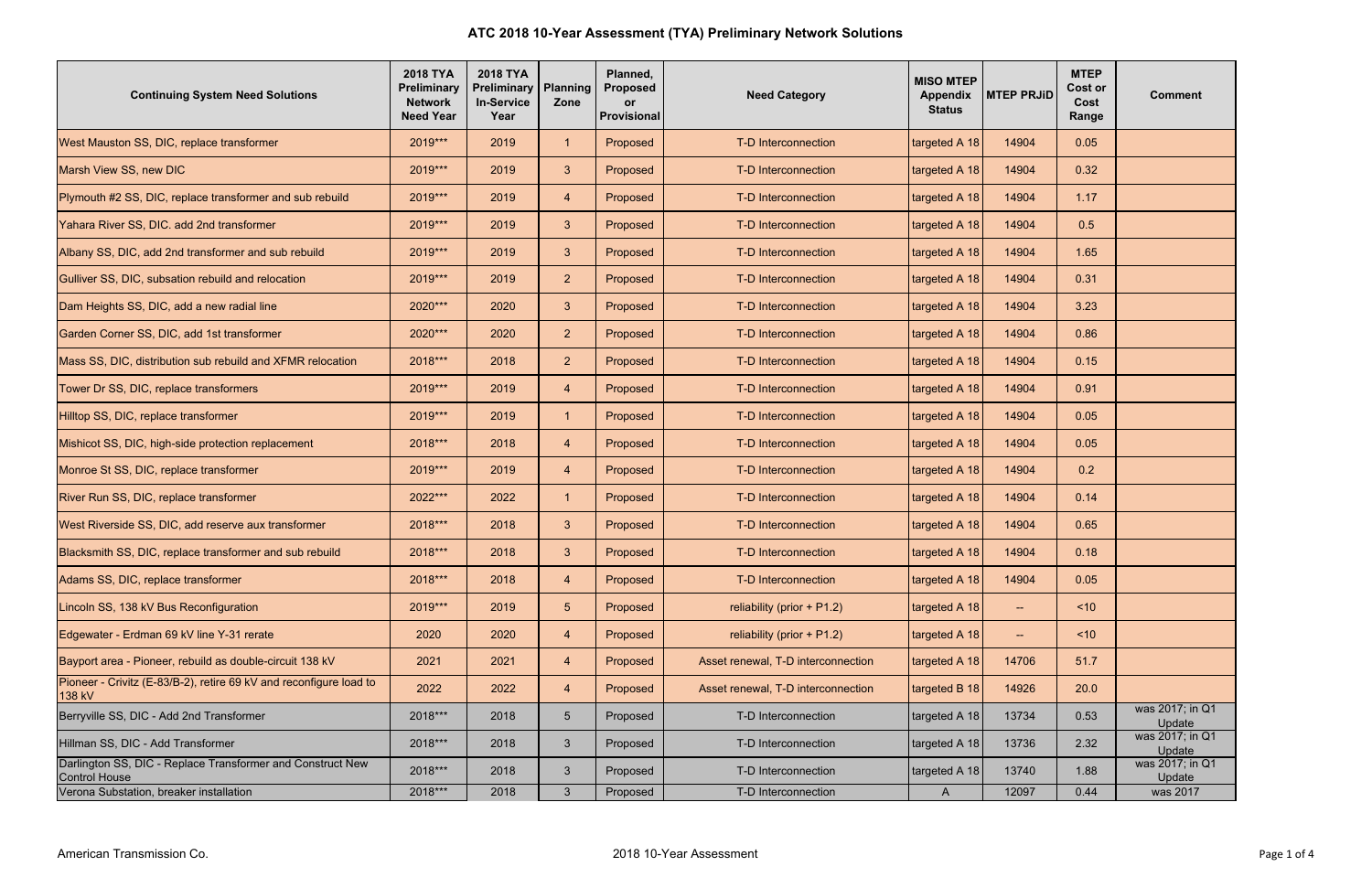| Construct Edgerton T-D 138 KV                                                                    | 2019*** | 2019 | $\mathbf{3}$    | Proposed    | T-D Interconnection                        | A                        | 13066                    | 1.70        | was 2018; in Q1<br>Update |
|--------------------------------------------------------------------------------------------------|---------|------|-----------------|-------------|--------------------------------------------|--------------------------|--------------------------|-------------|---------------------------|
| Mount Pleasant Tech Interconnection Project                                                      | 2019*** | 2019 | $5\phantom{.0}$ | Proposed    | T-D Interconnection                        | targeted A 18            | 14073                    | 140.0       | was 2020                  |
| Atlantic Substation: Reconfiguration                                                             | 2020    | 2020 | $\overline{2}$  | Provisional | operating flexibility, reliability (69P5)  | B                        | 7586                     | $9^{\circ}$ | was 2019                  |
| J711 Silver River SS, Network Upgrades                                                           | 2020*** | 2020 | $\overline{2}$  | Provisional | G-T Interconnection                        | targeted B 18            | 14204                    | 20.0        | was 2019                  |
| Presque Isle - Tilden 138 kV line loop into National and uprate<br>National - Tilden 138 kV line | 2020    | 2021 | 2               | Provisional | reliability (prior $+$ P1.2)               | $\qquad \qquad -$        | $\overline{\phantom{a}}$ | ~10         | was 2020                  |
| Portage-Trienda 138-kV uprate X-67                                                               | 2022**  | 2020 | $\mathbf{3}$    | Planned     | reliability (69P1.2)                       | A                        | 1624                     | 2.0         | was 2022                  |
| Arnold Substation: 345 kV, 80 MVAR Inductor Bank                                                 | 2022*** | 2022 | $\overline{2}$  | Provisional | P <sub>0</sub>                             | targeted B 18            | 14187                    | 5.00        | was 2019; in Q1<br>Update |
| Highway V - Preble 138 (X-154), rebuild                                                          | >2033   | 2025 | $\overline{4}$  | Provisional | reliability (various TPL categories)       | B                        | 8082                     | 6.0         | was 2023                  |
| Install Sagola 69KV Tap                                                                          | 2018*** | 2018 | $\overline{2}$  | Proposed    | T-D Interconnection                        | A                        | 12180                    | 0.40        | in Q1 Update              |
| Velp SS, DIC - Replace Transformer                                                               | 2018*** | 2018 | $\overline{4}$  | Proposed    | T-D Interconnection                        | targeted A 18            | 13720                    | 0.23        | in Q1 Update              |
| Sherman Street SS, DIC - Replace High Side Circuit Switcher                                      | 2018*** | 2018 | -1              | Proposed    | T-D Interconnection                        | targeted A 18            | 13721                    | 0.07        | in Q1 Update              |
| Baraboo SS, Bus Uprate and RTU Replacement                                                       | 2018*** | 2018 | 3               | Proposed    | T-D Interconnection                        | targeted A 18            | 13766                    | 1.8         | in Q1 Update              |
| Wittenberg SS, DIC - Replace Transformer                                                         | 2018*** | 2018 | -1              | Proposed    | T-D Interconnection                        | targeted A 18            | 13787                    | 0.12        | in Q1 Update              |
| Oak St SS, DIC - Replace Tramsformer                                                             | 2018*** | 2018 | 4               | Proposed    | T-D Interconnection                        | targeted A 18            | 13790                    | 0.88        | in Q1 Update              |
| Mukwonago Substation: Install line breaker on line 671K61                                        | 2018*** | 2018 | 5               | Proposed    | operating flexibility                      | Α                        | 9923                     | 0.6         |                           |
| McMillan - Wildwood 115-kV line N-144, uprate                                                    | ASAP*** | 2018 |                 | Proposed    | Economics                                  | Α                        | 13064                    | 0.2         |                           |
| Plover Substation, Reconfiguration                                                               | 2018*** | 2018 |                 | Proposed    | T-D Interconnection                        | Α                        | 13726                    | 1.8         |                           |
| Springwater Substation, new T-D Interconnection                                                  | 2018*** | 2018 |                 | Proposed    | T-D Interconnection                        | A                        | 10603                    | 3.8         |                           |
| Arcadian - Waukesha 138 kV lines, Uprate (9942/9962)                                             | 2018    | 2018 | $\sqrt{5}$      | Proposed    | reliability (P3.2, P1.2)                   | Α                        | 12463                    | 0.3         |                           |
| Spare Reactor Purchase                                                                           | 2020    | 2018 | 1, 3            | Proposed    | P <sub>0</sub>                             | $\overline{\phantom{a}}$ | $- -$                    | < 10        |                           |
| Tripp Rd Substation, breaker installation                                                        | 2018*** | 2018 | 3               | Proposed    | T-D Interconnection                        | Α                        | 13068                    | 2.9         |                           |
| Oakview Substation: loop line 836 in and out and install 138-kV<br>bus tie breaker               | 2018*** | 2018 | $\sqrt{5}$      | Planned     | T-D Interconnection                        | A                        | 10563                    | 3.3         |                           |
| St Martins Substation: Add new 138 kV bus and bus tie breaker                                    | 2018*** | 2018 | $5\phantom{.0}$ | Proposed    | T-D Interconnection                        | Α                        | 10643                    | 4.7         |                           |
| North Madison - Briggs Road 345 kV line                                                          | 2018*** | 2018 | 1, 3            | Planned     | reliability, economics and policy benefits | Α                        | 3127                     | 1016.1      |                           |
| Oak Creek - Hayes 138-kV line 811 uprate and reconfiguration                                     | ASAP*** | 2018 | 5               | Proposed    | reliability (P7)                           | A                        | 9934                     | 18.0        |                           |
| Plymouth 4 Substation, breaker installation                                                      | 2018*** | 2018 | 4               | Proposed    | T-D Interconnection                        | Α                        | 13065                    | 1.6         |                           |
| West Marinette Substation: Add high side protection to 138/69-kV<br>transformers                 | 2014*** | 2018 | 4               | Proposed    | reliability (various TPL categories)       | A                        | 9080                     | 4.5         |                           |
| Forest Junction 138kV Substation: Install 25 Mvar inductor                                       | 2018*** | 2018 | $\overline{4}$  | Proposed    | system intact (P0)                         | Α                        | 7581                     | 1.8         |                           |
| Ogden St. Networking Project: Ogden St. - Bayshore 69-kV line<br>construction                    | 2018*** | 2018 | 4               | Proposed    | T-D interconnection                        | A                        | 4732                     | 10.4        |                           |
| Forest Junction 138-kV Substation: Install redundant bus<br>differential                         | 2019*** | 2018 | 4               | Proposed    | reliability (stability E2.D)               | $\overline{\phantom{m}}$ | --                       | ~10         |                           |
| Lost Dauphin - Red Maple 138 kV line uprate Q-147                                                | 2020*** | 2018 | $\overline{4}$  | Planned     | reliability (various TPL categories)       | Α                        | 9930                     | 0.04        |                           |
| Depere - Glory Rd 138-kV overhead line rebuild                                                   | 2020*** | 2018 | $\overline{4}$  | Proposed    | reliability (various TPL categories)       | Α                        | 9081                     | 1.6         |                           |
| Bay Lake: Morgan Substation -- reconfigure and expand 345-kV<br>and 138-kV switchyards           | ASAP*** | 2018 | 4               | Planned     | reliability (various TPL categories)       | A                        | 3679                     | 305.8       |                           |
| Bay Lake: North Appleton - Morgan 138 kV line construction                                       | ASAP*** | 2018 | $\overline{4}$  | Planned     | reliability (various TPL categories)       | A                        | 3952                     | 64.8        |                           |
| Bay Lake: North Appleton - Morgan 345 kV line construction                                       | ASAP*** | 2018 | 4               | Planned     | reliability (various TPL categories)       | A                        | 3679                     | 305.8       |                           |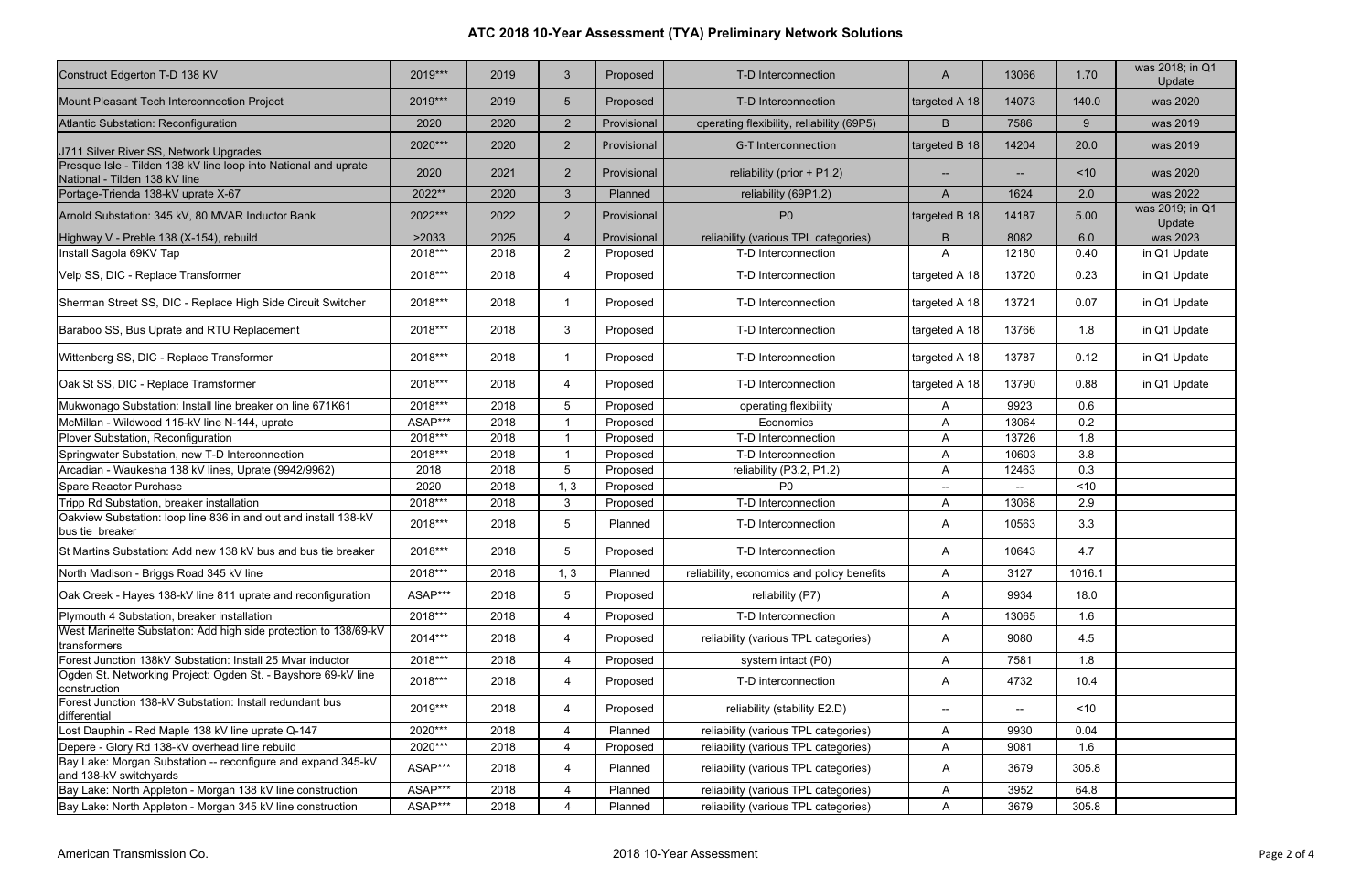| Bay Lake: North Appleton Substation -- Construct new 345-kV<br>switchyard and reconfigure 138-kV switchyard | ASAP*** | 2018 | $\overline{4}$  | Planned  | reliability (various TPL categories)                | A                        | 3679  | 305.8 |              |
|-------------------------------------------------------------------------------------------------------------|---------|------|-----------------|----------|-----------------------------------------------------|--------------------------|-------|-------|--------------|
| City Limits 138-kV bus reconductor                                                                          | 2018*** | 2018 | 4               | Proposed | reliability (P3.2)                                  | A                        | 8640  | 0.6   |              |
| State Line SS, new DIC                                                                                      | 2019*** | 2019 | 5               | Proposed | T-D Interconnection                                 | targeted A 18            | 14604 | 8.2   | in Q1 Update |
| Construct Arcadian 138KV D-T                                                                                | 2019*** | 2019 | 5               | Proposed | T-D Interconnection                                 | A                        | 13067 | 0.26  | in Q1 Update |
| Hancock SS - DIC, Replace Transformers                                                                      | 2019*** | 2019 | -1              | Proposed | T-D Interconnection                                 | targeted A 18            | 13774 | 4.72  | in Q1 Update |
| Plover SS, DIC - Replace Transformers                                                                       | 2019*** | 2019 | -1              | Proposed | T-D Interconnection                                 | targeted A 18            | 13726 | 1.77  | in Q1 Update |
| Cranberry Substation 115 kV, 10.4 MVAR Inductor Bank                                                        | 2019*** | 2019 | $\overline{2}$  | Proposed | P <sub>0</sub>                                      | targeted B 18            | 14184 | 2.00  | in Q1 Update |
| M-38 Station: 138 kV, 8 MVAR Inductor Bank                                                                  | 2019*** | 2019 | $\overline{2}$  | Proposed | P <sub>0</sub>                                      | targeted B 18            | 14185 | 2.00  | in Q1 Update |
| Iron Grove: 138 kV, 15 MVAR Inductor Bank                                                                   | 2019*** | 2019 | $\overline{2}$  | Proposed | P <sub>0</sub>                                      | targeted B 18            | 14186 | 2.00  | in Q1 Update |
| Silver River Substation: 138 kV, 8 MVAR Inductor Bank                                                       | 2019*** | 2019 | $\overline{2}$  | Proposed | P <sub>0</sub>                                      | targeted A 18            | 14185 | 1.90  |              |
| Winona Substation: 138 kV, 8 MVAR Inductor Bank                                                             | 2019*** | 2019 | $\overline{2}$  | Proposed | P <sub>0</sub>                                      | targeted A 18            | 14805 | 1.90  |              |
| Bain - Spring Valley 138-kV uprate 63141                                                                    | 2019    | 2019 | 3 & 5           | Planned  | T-D interconnection, reliability (69P1.2)           | A                        | 3808  | 70.5  |              |
| Construct a new 138/69-kV substation on Spring Valley - North<br>Lake Geneva 138-kV circuit                 | 2019    | 2019 | 3 & 5           | Planned  | T-D interconnection, reliability (69P1.2)           | A                        | 3808  | 70.5  |              |
| Construct a new 69-kV circuit from Twin Lakes to the new<br>substation                                      | 2019    | 2019 | 3 & 5           | Planned  | T-D interconnection, reliability (69P1.2)           | A                        | 3808  | 70.5  |              |
| Construct a new Spring Valley-North Lake Geneva 138-kV circuit                                              | 2019    | 2019 | 3 & 5           | Planned  | T-D interconnection, reliability (69P1.2)           | Α                        | 3808  | 70.5  |              |
| Twin Lakes - Katzenberg 69-kV rebuild Y-102                                                                 | 2019    | 2019 | 3 & 5           | Planned  | T-D interconnection, reliability (69P1.2)           | A                        | 3808  | 70.5  |              |
| J395: Darlington - North Monroe 138 kV line X-49, uprate                                                    | 2017*** | 2019 | 3               | Proposed | G-T Interconnection                                 | A                        | 12284 | 18.6  |              |
| Somers Substation: loop Racine - Kenosha 138-kV line 1651 in<br>and out                                     | 2019*** | 2018 | $5\overline{)}$ | Planned  | T-D interconnection                                 | A                        | 8660  | 8     |              |
| Walker Tap Underground Cable Removal                                                                        | 2019*** | 2019 | $5\overline{)}$ | Proposed | no T-D Need                                         | targeted A 18            | 14039 | 0.7   |              |
| Williams Bay Substation: Loop X-44 in and out                                                               | 2019*** | 2019 | $\mathbf{3}$    | Proposed | T-D interconnection                                 | Α                        | 4421  | 4.4   |              |
| J390: Kittyhawk Substation, new G-T interconnection                                                         | 2019*** | 2019 | $\sqrt{3}$      | Proposed | G-T Interconnection                                 | Α                        | 13103 | 49.5  |              |
| Paddock - NW Beloit 138 kV line X-53, install series reactor                                                | 2019*** | 2019 | $\mathfrak{S}$  | Proposed | reliability (various TPL categories)                | A                        | 13004 | 1.4   |              |
| Highway V Substation: Install 138-kV breakers and 69-kV circuit<br>switchers on 138/69-kV transformers      | 2019*** | 2019 | 4               | Proposed | operating flexibility, reliability (prior + 69P1.3) | A                        | 7986  | 9     |              |
| Pulliam 138-kV Substation: Install redundant bus differential                                               | 2019*** | 2019 | 4               | Proposed | reliability (stability P5.5)                        | $\overline{\phantom{a}}$ | --    | ~10   |              |
| Ellinwood 138-kV Bus Rerate                                                                                 | 2019*   | 2019 | 4               | Proposed | reliability (P6)                                    | A                        | 12103 | 2.4   |              |
| J703 Huron SS, Generator Interconnection Facilities                                                         | 2019*** | 2019 | $\overline{2}$  | Proposed | G-T Interconnection                                 | targeted A 18            | 13784 | 17.1  |              |
| J704 Silver River SS, Generator Interconnection Facilities                                                  | 2019*** | 2019 | $\overline{2}$  | Proposed | G-T Interconnection                                 | targeted A 18            | 13769 | 19.6  |              |
| Plains - Arnold 138-kV uprate                                                                               | 2019*** | 2019 | $\overline{2}$  | Proposed | <b>NITS Request</b>                                 | A                        | 13572 | 9.4   |              |
| Pershing Substation: Loop Stone Lake - Gardner Park 345-kV line<br>into new Pershing 345/115-kV Substation  | 2018*** | 2019 | -1              | Proposed | T-T interconnection                                 | B                        | 9925  | 15.0  |              |
| S Lake Geneva SS T-D Tformer Add                                                                            | 2020*** | 2020 | $\mathbf{3}$    | Proposed | T-D Interconnection                                 | targeted B 18            | 13716 | 0.30  | in Q1 Update |
| Baker St Substation: Add new 115-kV bus and bus tie breaker                                                 | 2020*** | 2020 |                 | Proposed | T-D Interconnection                                 | A                        | 12115 | 4.4   |              |
| Northern Lights Substation, new T-D interconnection                                                         | 2020*** | 2020 | $\mathbf{3}$    | Proposed | T-D Interconnection                                 | A                        | 12346 | 26.0  |              |